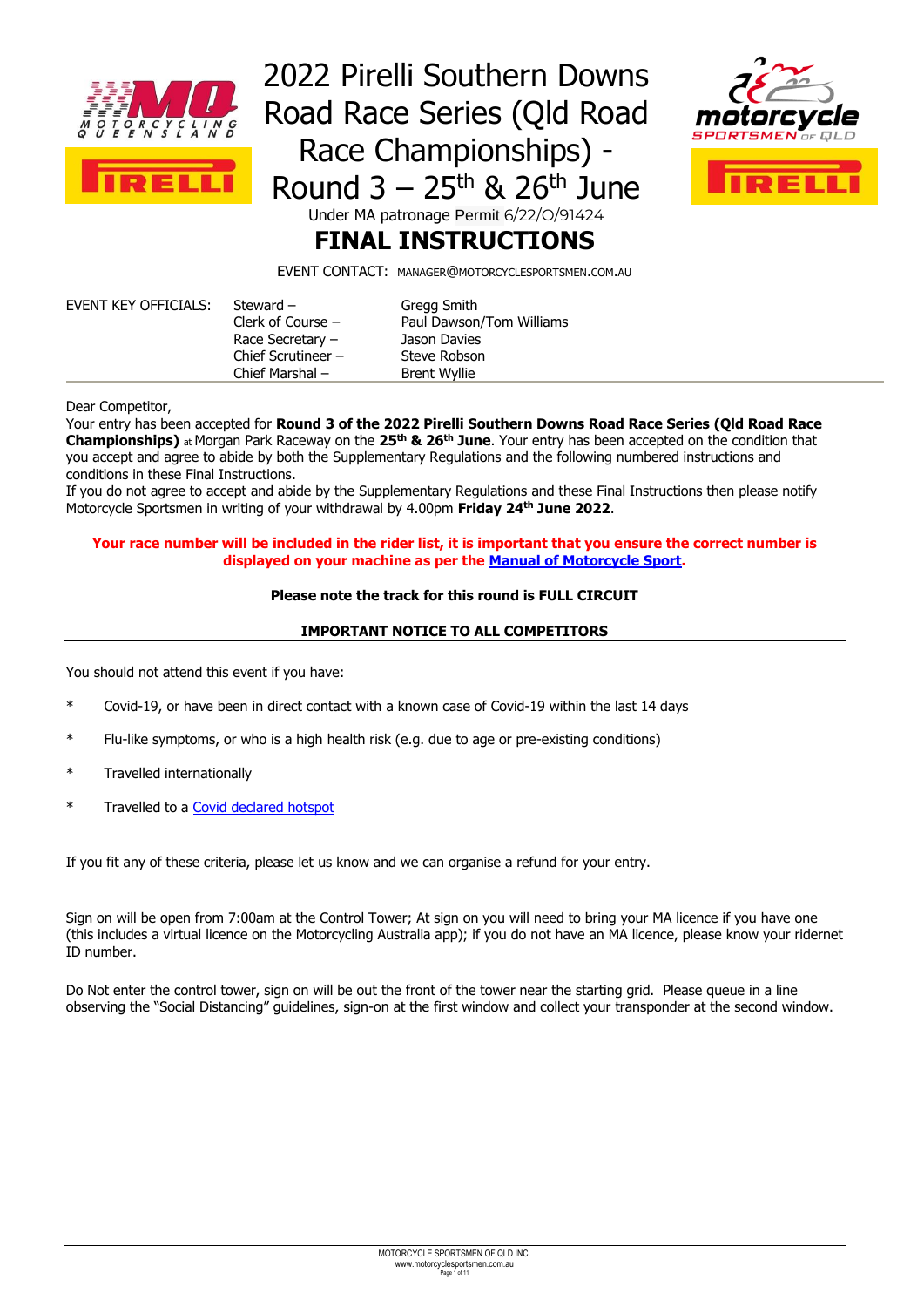#### **1. Event Operating Time/ Circuit Access**

All competitors can access the circuit from 7am to 9pm on Saturday and 7am to 5pm on Sunday. Entry is via the main gate into the pit area.

Garage Allocations are posted on the door of the control tower. Please only set up in your allocated garage. Entry to the meeting is free and no passes will be required for access into the pit area.

#### **2. Circuit Operating Times**

Thursday, Friday, Saturday 7am till **9pm** and Sunday 7am till **5pm**.

It is a condition of hire that all competitors must have left the circuit by this time.

#### **All competitors have one hour from the completion of the final race on Sunday to leave the circuit or they will be fined \$100 per 30-minute block per competitor.**

#### **3. QUALIFYING**

At the discretion of the club and the Clerk of Course riders whose qualifying time is outside 120% of the fastest qualifying time for their event may be moved to a more appropriate class.

#### **4. Camping**

You will need to have pre booked your camping when you entered the event on ridernet.

No camping in the pit area

#### **We have a list of everyone who has paid for camping.**

#### **If your name is not on that list, you will be fined, asked to leave, and banned from camping again.**

In the interests of safety we ask that you (the camper) comply with the following guidelines:

- That Morgan Park Raceway and The Motorcycle Sportsmen assumes no liability for personal loss, injury, death, property damage or other related harm suffered by competitors, spectators and/or others.
- This camping area does not have lighting or established footpaths and we as campers, acknowledge and accept these conditions.
- Loud music, foul language and general unruliness will not be tolerated.
- Quiet hours are from 8.30pm to 7.00am in the camping area. All generators must be shut down between 8.30pm and 7.00am.
- No fireworks, No drugs and No underage consumption of alcohol allowed anywhere on the property. The laws relating to these matters are applicable here, as they are in any public place.
- **NO FIRES ALLOWED. Total Fire BAN.**
- Please dispose of your rubbish in the bins provided or take it with you. Do not leave it lying around to attract flies and vermin.
- Failure to adhere to these guidelines may result in you being ejected from the property.
- **Security is present all night at racing events. You will require a wristband to get in and out of the track - gates locked at 9pm sharp you may not enter/exit after this time except for emergencies.**
- No camping allowed on Wednesday, Thursday or Sunday nights. No camping at weekend track days.
- **Camping power is NOT TO BE USED FOR TYRE WARMERS**

#### **\$30per person per weekend (Fri & Sat Nights ONLY)**

**Power is \$15 per cord per weekend**

#### **Maximum 50 people per night**

**THERE IS ALSO CAMPING AVAILABLE NEXT DOOR AT THE DRAG STRIP 0428 615 942**

**ANY MACHINES, EQUIPMENT OR BELONGINGS LEFT AT THE CIRCUIT ARE LEFT AT YOUR OWN RISK.**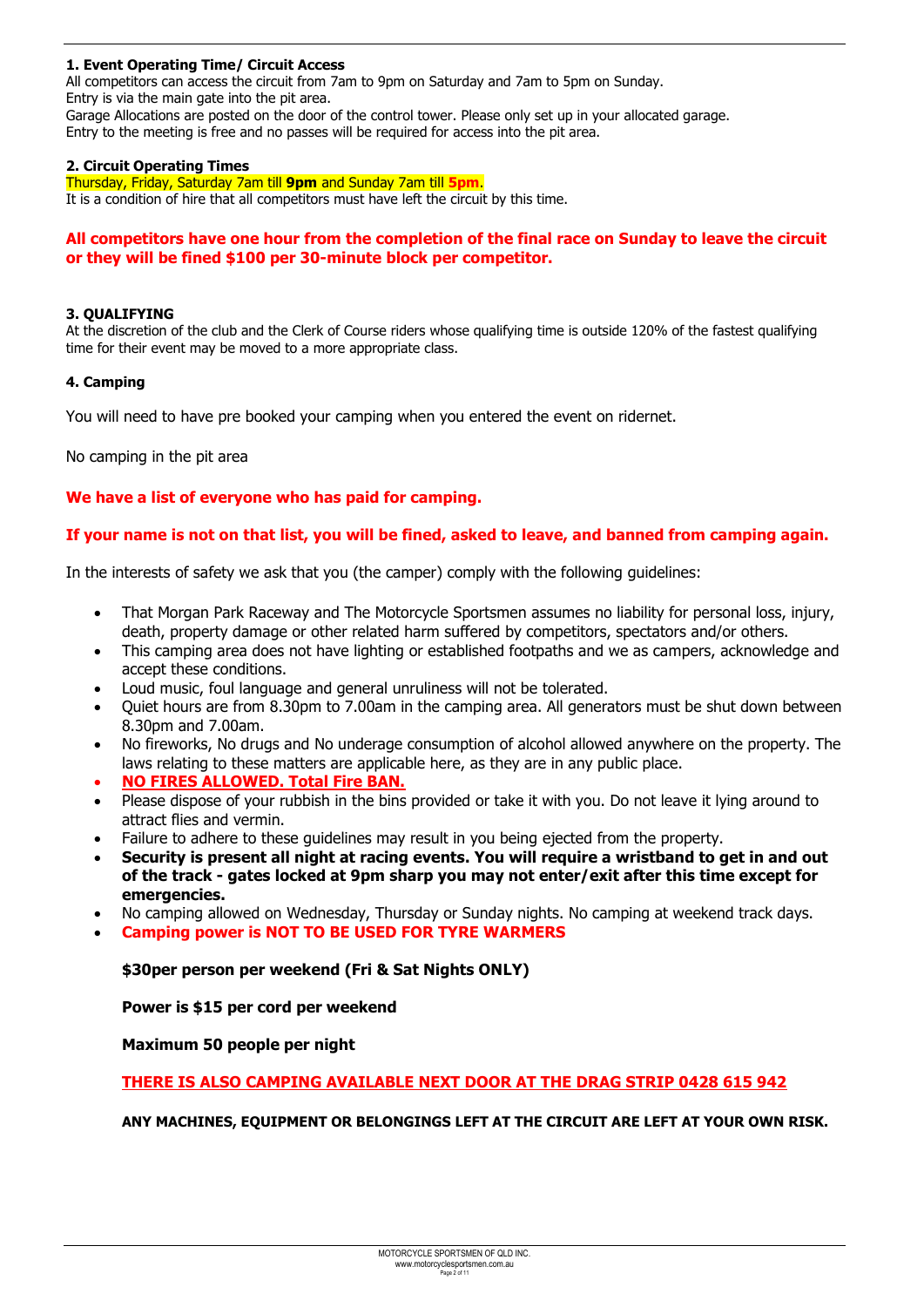#### **5. Carports and Power**

Garages are \$50 per day (\$100 per weekend) and must be prebooked when you enter online. **If you have not paid for a garage DO NOT set up in one.** 

Anyone can set up on the grass pit area if you have not paid for a garage.

The circuit is considered a Workplace; therefore, ALL power supplies must be TESTED & TAGGED this includes power leads.

#### **The placement of power leads must be at least 2.4m above the ground or covered in approved WH&S walkway covers.**

Motorcycle Sportsmen provide a GENERATOR for your power so please only use the **BLACK FACED** power points in the CARPORTS. If you trip out the circuit power, we run the risk of losing power to the race timing system so please be careful.

**PLEASE NOTE:** If you do not leave the pit area clean the club will have to pay extra charges. These charges will be passed on to riders. So please help us and yourselves by cleaning up the pit area before you leave. If your area is deemed to be inadequately cleaned, a warning letter will be sent out and upon second offence a fee will be issued

#### **6. Race Secretary's Office – Operating Times**

The Race Secretary's office is located at the base of race control near the Start/Finish line. Opening times are: 7.00am–30min after conclusion of last race.

#### **7. Timing Transmitter Collection**

Transmitters will be available from the Race Secretary's Office after sign on from 7:00am Saturday morning and must be fitted to the machine prior to the first session.

All classes will be timed at this event with MYlaps Electronic Timing System.

All machines must be fitted with a Transmitter, if you have more than one machine you **must** hire a transponder for each extra machine at a cost of \$25 per machine for the weekend.

**There is a \$100 security deposit which is mandatory for all competitors to pay in order to be issued with a transponder. In the event that you leave the circuit and have not returned your transponder this deposit will be forfeited. This deposit can be paid for the whole year online via [member.motorcyclesportsmen.com.au](http://www.member.motorcyclesportsmen.com.au/) under "2022 transponder deposit"**

**Timing transponders MUST be fitted to machines prior to scrutineering.**

All competitors will be required to own their own Bracket for the transmitter. The brackets will be available from the Timekeepers and cost **\$15.00.**

If a timing transmitter is lost, or severely damaged, the competitor will be required to pay the replacement cost.

If a transmitter is not fitted during any session, the competitor will be black flagged.

#### **8. Rider Sign On, Document and Machine Scrutineering**

Competitors and teams must ensure they have read and understood the eligibility of their machines as per 2022 Manual of Motorcycle Sport and 2022 Pirelli Qld Road Race Championships and Pirelli Southern Downs Challenge Series Supplementary Regulations. Prior to scrutineering, all competitors must produce their competition license to the Race Secretary to receive a scrutineering card.

All paperwork must be completed before any machine will be allowed on the circuit. Every rider, along with every Junior competitor and parent/guardian must present their CURRENT RACE LICENSE and Junior Logbook to the Race Secretary when they sign-on on Saturday morning.

**In any instance that a Junior Competitors parent is unable to attend the meeting a Motorcycling Australia Guardianship Forms must be completed by the Junior Competitors parent appointing an authorized Guardian.** Any Junior Competitor without a parent onsite or holding a duly completed Guardianship Form will not be permitted to compete. The MA Guardianship form can be found on the Mqld website – [www.mqld.org.au/riders/forms](http://www.mqld.org.au/riders/forms) or click---> [Here](https://drive.google.com/file/d/1oqnVZpyaIPZOfsmrXz_iVJzsvLj_VbmM/view) Once paperwork has been checked, a rider must go to scrutineering with their machine/s and gear.

All competitors must wear their leathers, boots and produce their helmet, gloves and back protector for checking. All bikes must be presented with LOWER FAIRINGS removed and must have an oil catch tank or comply with 2022 GCR's. **Bike check and equipment check must be done at the same time.**

Any entrant or competitor who has not paid all appropriate fees prior to **Thursday 23rd June** will not receive a scrutineering card, transmitter or be able to sign on until such time as the fees have been paid. Official scrutineering and gear checks will commence on Friday. Any additional scrutineering will be conducted on an as needs basis in the scrutineering shed, this includes any bikes which have been damaged in previous sessions. There is no scrutineering during rider's briefings. **Please ensure that your machine complies with the 2022 Manual of Motorcycle Sport and any relevant [Motorcycle Sportsmen Class rules.](http://www.motorcyclesportsmen.com.au/class-info.html) Please check [www.ma.org.au](http://www.ma.org.au/) for any Rule Bulletins that may affect your machine eligibility**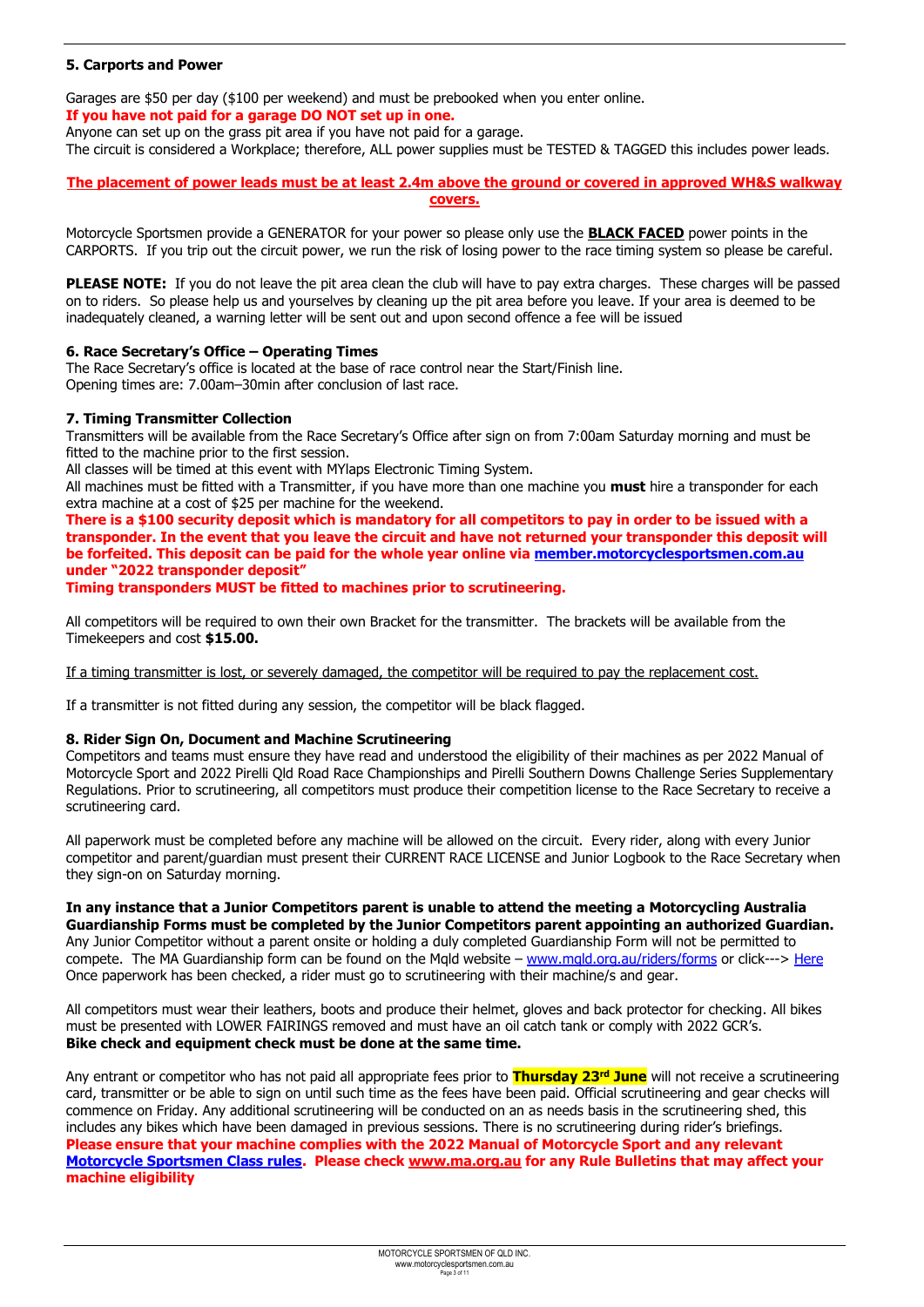#### **9. Numbers and Number Backgrounds**

Please ensure that your numbers comply with the 2022 Manual of Motorcycle Sport in all respects. Competitors whose numbers and number boards do not meet the 2022 MOM's may be EXCLUDED from the event until such time as the numbers comply with the rules.

#### **10. Machine Impound**

The area set aside for parc ferme (machine impound if required) will be announced at riders briefing. Riders are to instruct mechanic and crew member to bring tools to impound area.

#### **11. Riders and Team Managers Briefing**

Riders and Team Managers briefing will be at **8:15am** Saturday and Sunday morning.

- Riders Briefing **IS MANDATORY FOR ALL COMPETITORS**.
- Riders not present MAY be fined or excluded from the days racing.

**Junior competitors are required to have a parent/guardian present at riders briefing.**

Briefings will be held in at the base of the Race Control tower near the Start/Finish line.

#### **12. Track Inspection**

Track walk inspections are from 7.00am-8.00am on Saturday and Sunday. Be aware that track crew vehicles that may be moving on the track setting up for the day.

#### **13. Sighting/Warm Up Lap, Race Call Up**

All classes will have a combined sighting lap and warm up lap as shown in the attached schedule. **There must be no practice starts or weaving on the track at any time during the warm up or sighting laps.**

#### **A 2 MINUTE SIREN WILL SOUND. ALL COMPETITORS ARE REQUIRED TO BE IN THE DUMMY GRID AREA WITHIN THAT 2 MINUTE PERIOD. A THIRTY SECOND SIREN WILL SOUND. THE DUMMY GRID WILL BE OPEN FOR 30 SECONDS. AFTER THIS TIME, ANY COMPETITOR WHO HAS NOT EXITED THE DUMMY GRID WILL START THE RACE FROM PIT LANE UNDER THE DIRECTION OF THE PIT MARSHAL.**

#### **Do not dawdle on the warm-up lap, Riders who hang back on the warm-up lap may be stopped from taking up their grid positions and be required to start from the rear of the grid.**

#### **14. Pit Lane**

Pit lane is part of the racetrack; as such travel will only be permitted in race direction. Speed limit in pit lane is 40KmPH which needs to be strictly observed. If the pit lane speed limit is not observed, the matter will be referred to the clerk of course and fines or exclusion from the meeting may apply. Machines are permitted to be stationary and worked on, in the designated areas to left side of pit lane. All crews are required to keep pit lane clear at all times. For safety reasons smoking is not permitted in any of the garages, nor in Pit Lane or in the Pit carports.

#### **15. Pit Lane Lap Board Area**

Pit lane is not accessible to persons under the age of 16 years under any circumstances. Fully enclosed toe footwear must be worn within this area at all times. You must be signed on at the Race Secretary to be able to use the SIGNALLING AREA.

#### **EACH RIDER IS ALLOWED ONE PERSON IN THE SIGNALLING AREA DURING THEIR EVENT, THIS PERSON MUST BE SIGNALLING.**

#### **16. Noise & Fuel**

FUEL is not available at the circuit. Do not refill machines on the bitumen areas of the pits. Please be mindful of your fellow competitors in the carports and try to limit noise to a minimum so everyone can hear the announcements.

#### **17. Catering**

Canteen opening times Sat -Sun 7:00 am -2:30pm Coffee lady will be open Sat & Sun (coffee avail from Canteen Friday)

#### **18. Medical Service**

Qld Ambulance will be in attendance from 8.30am until racing is finished on both days.

#### **19. Disposal of Fuel, Oil and Tyres**

All waste oil is to be placed in the waste oil receptacles provided by the venue. No waste of any kind is to enter the paddock area storm water drains. They are not for disposal or for used bike parts, e.g. oil filters. Used bike tyres cannot be left in garages or in the paddock area. Any rider found to have left tyres in the garages or in the paddock area will be invoiced for their disposal plus costs.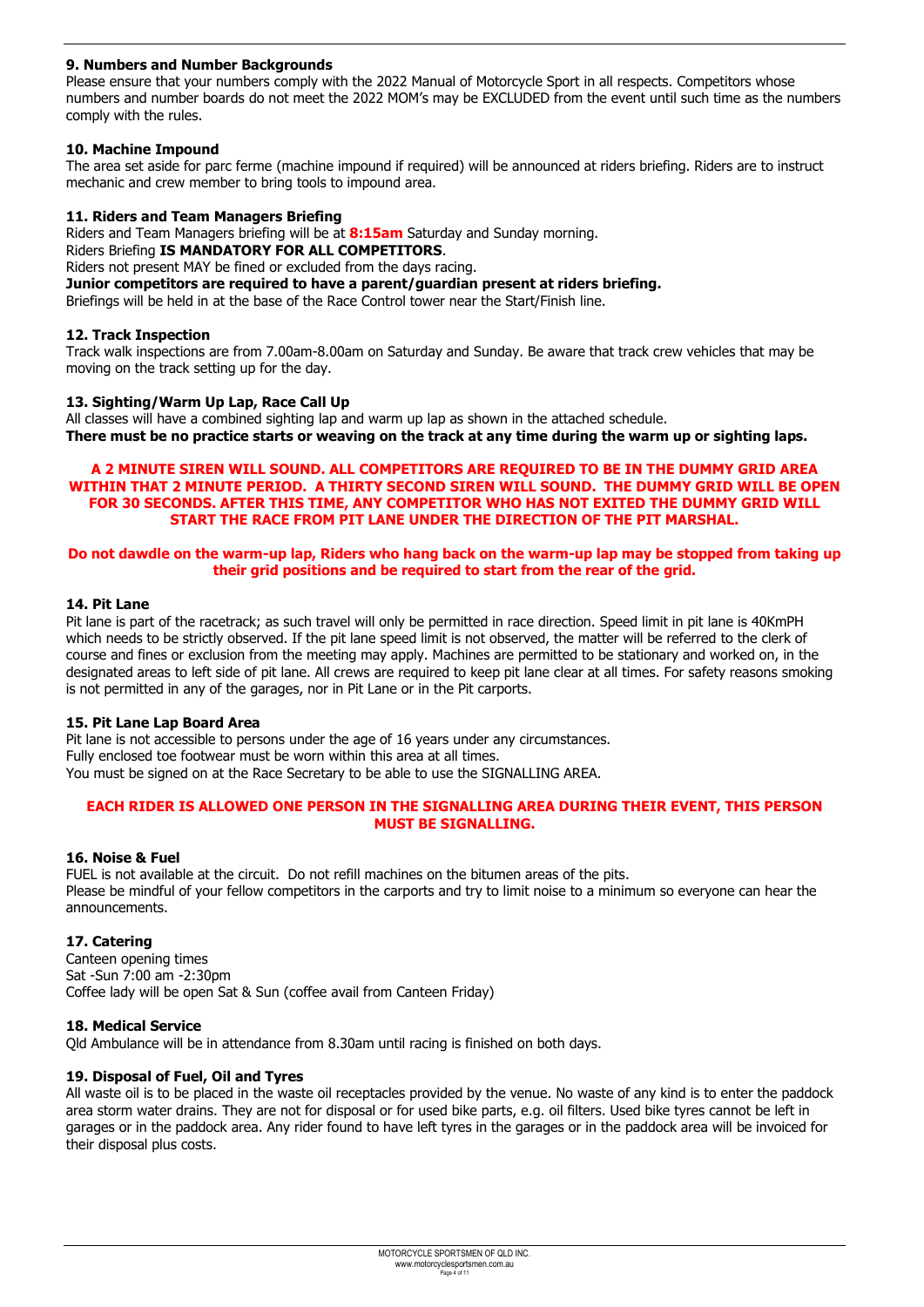#### **20. Withdrawals and Refund Policy**

A rider's entry fee will be refunded only if the rider notifies the Race Secretary of their withdrawal from the Event, in writing, and upon receipt of a medical certificate. Unless a medical certificate is supplied a \$50.00 administration fee will apply, as per the Supplementary Regulations. Refund requests must be made PRIOR to or WITHIN 7 DAYS of the event.

#### **21. Notifications of changes during the event**

Competitor withdrawals or application for changes during the event must be submitted to the Race Secretary as per the Supplementary Regulations.

#### **22. Pit Bikes**

Unregistered vehicles not entered in competition may not be used at a permitted event unless authorized by the Clerk of Course and under official supervision.

#### **No pit bikes, pushbikes, scooters, skateboards or any other vehicles are allowed to be used at the venue unless it is registered.**

#### **23. Wet Race Protocol**

There will be a minimum of 5min allowed for competitors to change to wet tyres if declared by the Clerk of Course.

#### **24. General Information**

Teams and competitors will be able to erect shade structures in the paddock area. Under no circumstances are holes to be drilled into the ground.

#### **25. PENALTIES**

#### **Passing Under Yellow Flags**

Riders who are seen to gain an advantage by overtaking between the point displaying a yellow flag and the point displaying a green flag will be penalised at the discretion of the Clerk of Course.

#### **False Starts**

Riders who false start will be penalized with BY A 3 place relegation at the discretion of the Clerk of Course. **BURN-OUTS**

Riders who perform Burn-outs anywhere in the confines of the Morgan Park Precinct will incur a \$1,000 fine and will be banned from ANY further participation at any events at Morgan Park.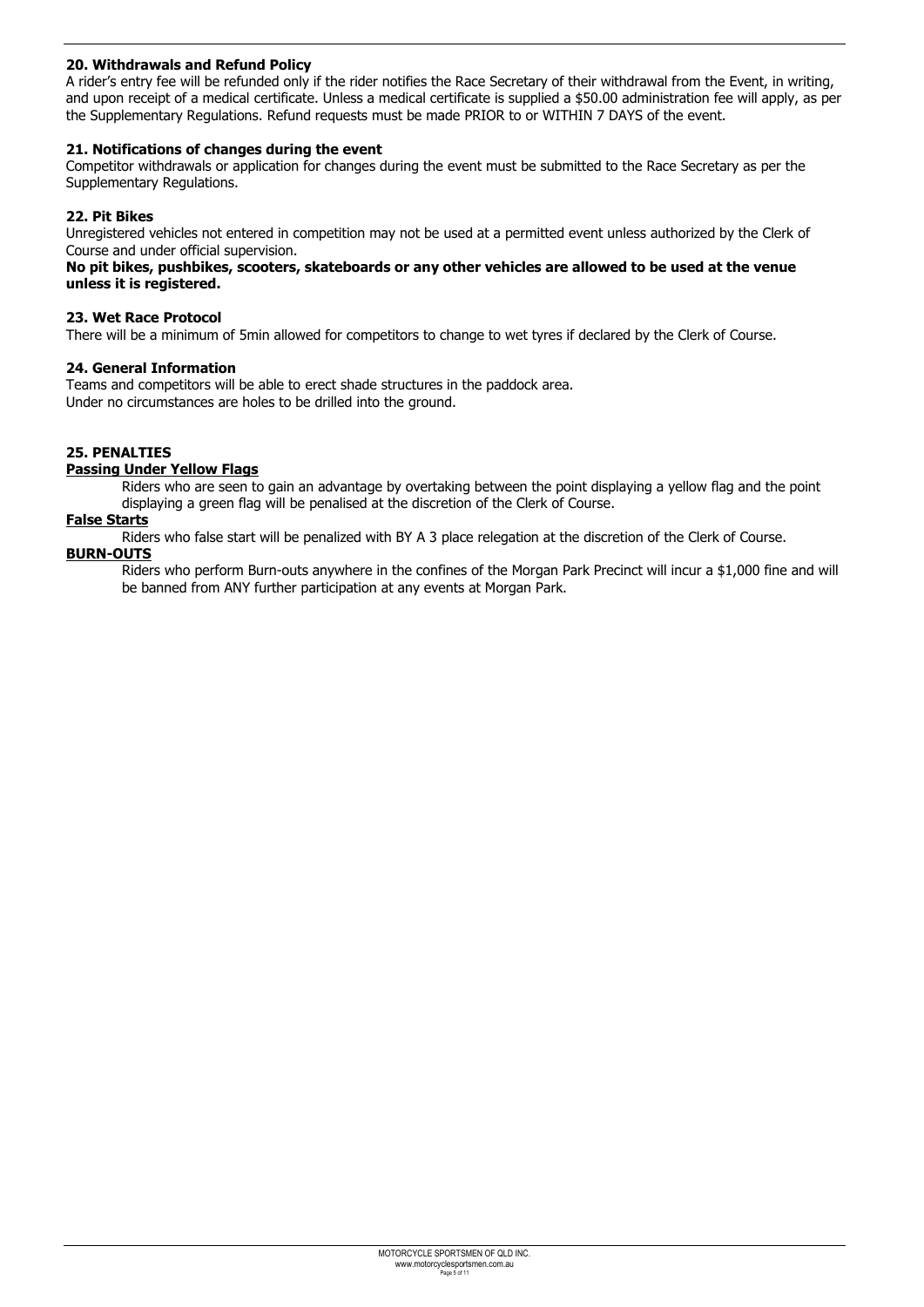### **SATURDAY SCHEDULE**

| <b>Start</b><br><b>Time</b> |                                                                                                       | Activity                                      | Leg                   | Laps | Warm<br>up   |
|-----------------------------|-------------------------------------------------------------------------------------------------------|-----------------------------------------------|-----------------------|------|--------------|
| 7:00:00                     |                                                                                                       | Gate Open                                     |                       |      |              |
| 7:00:00                     |                                                                                                       | Scrutineering                                 |                       |      |              |
| 7:00:00                     |                                                                                                       | Transmitters available                        |                       |      |              |
| 8:15:00                     |                                                                                                       | <b>Riders Briefing</b>                        |                       |      |              |
| 9:00:00                     |                                                                                                       | Qualifying                                    |                       |      |              |
|                             | Q <sub>1</sub>                                                                                        | Production 400 (QRRC)                         | Q <sub>1</sub>        |      |              |
|                             | Q2                                                                                                    | Production 300 (QRRC) & Production<br>Clubman | Q <sub>1</sub>        |      |              |
|                             | Q3                                                                                                    | Formula 1                                     | Q <sub>1</sub>        |      |              |
|                             | Q4                                                                                                    | Sidecars                                      | Q <sub>1</sub>        |      |              |
|                             | Q <sub>5</sub>                                                                                        | F1 Clubman & F2 Clubman                       | Q <sub>1</sub>        |      |              |
|                             | Q <sub>6</sub>                                                                                        | Formula 2                                     | Q1                    |      |              |
|                             | Q7                                                                                                    | Formula 3 (QRRC) & Formula 4                  | Q <sub>1</sub>        |      |              |
|                             | Q8                                                                                                    | Clubracer                                     | Q <sub>1</sub>        |      |              |
|                             | Q <sub>9</sub>                                                                                        | F1 Pre2k & F2 Pre2k & Supertwins (QRRC)       | Q <sub>1</sub>        |      |              |
|                             | R <sub>1</sub>                                                                                        | Production 400 (QRRC)                         |                       |      | 1            |
|                             | R <sub>2</sub>                                                                                        | Production 300 (QRRC) & Production<br>Clubman | Leg<br>1              | 6    | $\mathbf{1}$ |
|                             | R <sub>3</sub>                                                                                        | Formula 1                                     | Leg<br>1              | 6    | 1            |
|                             |                                                                                                       | Lunch                                         |                       |      |              |
|                             | R4                                                                                                    | Sidecars                                      | Leg<br>1              | 6    | 1            |
|                             | R <sub>5</sub>                                                                                        | F1 Clubman & F2 Clubman                       | Leg<br>1              | 6    | $\mathbf{1}$ |
|                             | R <sub>6</sub>                                                                                        | Formula 2                                     | Leg<br>1              | 6    | 1            |
|                             | R7                                                                                                    | Formula 3 (QRRC) & Formula 4                  | Leg<br>1              | 6    | 1            |
|                             | R <sub>8</sub>                                                                                        | Clubracer                                     | Leg<br>$\mathbf 1$    | 6    | 1            |
|                             | R <sub>9</sub><br>F1 Pre2k & F2 Pre2k & Supertwins (QRRC)<br>R <sub>10</sub><br>Production 400 (QRRC) |                                               | Leg<br>1              | 6    | $\mathbf{1}$ |
|                             |                                                                                                       |                                               | Leg<br>$\overline{c}$ | 6    | 1            |
|                             | Production 300 (QRRC) & Production<br>R <sub>11</sub><br>Clubman                                      |                                               | Leg<br>$\overline{2}$ | 6    | $\mathbf 1$  |
|                             | R <sub>12</sub>                                                                                       | Formula 1                                     |                       | 6    | 1            |
|                             | R <sub>13</sub>                                                                                       | Sidecars                                      |                       | 6    | 1            |
|                             | R <sub>14</sub>                                                                                       | F1 Clubman & F2 Clubman                       | Leg<br>2              | 6    | 1            |
|                             |                                                                                                       | <b>FINISH</b>                                 |                       |      |              |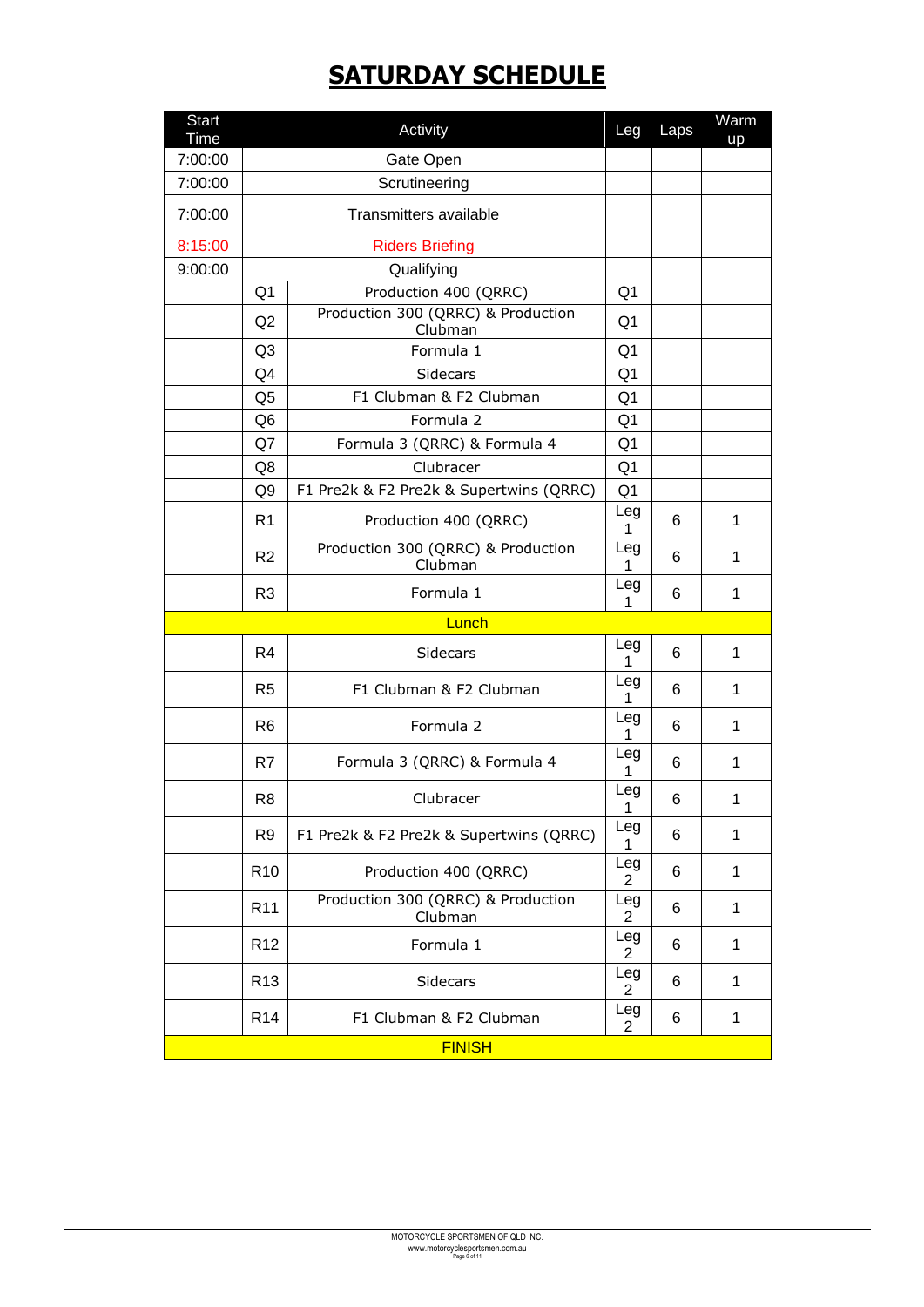### **SUNDAY SCHEDULE**

| <b>Start</b><br>Time |                 | Activity                                      | Leg                   | Laps           | Warm<br>up     |
|----------------------|-----------------|-----------------------------------------------|-----------------------|----------------|----------------|
| 7:00:00              |                 | Gate Open                                     |                       |                |                |
| 8:10:00              |                 | <b>Riders Briefing</b>                        |                       |                |                |
| 8:30:00              |                 | Racing                                        |                       |                |                |
|                      | R <sub>15</sub> | Formula 2                                     | Leg<br>$\overline{2}$ | 6              | $\overline{2}$ |
|                      | R <sub>16</sub> | Formula 3 (QRRC) & Formula 4                  | Leg<br>$\overline{2}$ | 6              | $\overline{2}$ |
|                      | R <sub>17</sub> | Clubracer                                     | Leg<br>$\overline{2}$ | 6              | $\overline{2}$ |
|                      | <b>R18</b>      | F1 Pre2k & F2 Pre2k & Supertwins (QRRC)       | Leg<br>$\overline{2}$ | 6              | $\overline{2}$ |
|                      | R <sub>19</sub> | Production 400 (QRRC)                         | Leg<br>3              | 8              | 2              |
|                      | R <sub>20</sub> | Production 300 (QRRC) & Production<br>Clubman | Leg<br>3              | 8              | $\overline{2}$ |
|                      | R <sub>21</sub> | Formula 1                                     | Leg<br>3              | $\overline{7}$ | $\overline{2}$ |
|                      | R <sub>22</sub> | <b>Sidecars</b>                               | Leg<br>3              | $\overline{7}$ | 1              |
|                      | R <sub>23</sub> | F1 Clubman & F2 Clubman                       | Leg<br>3              | $\overline{7}$ | $\overline{2}$ |
|                      | R24             | Formula 2                                     | Leg<br>3              | 8              | 1              |
|                      |                 |                                               |                       |                |                |
|                      | R <sub>25</sub> | Formula 3 (QRRC) & Formula 4                  | Leg<br>3              | 8              | 1              |
|                      | R <sub>26</sub> | Clubracer                                     | Leg<br>3              | $\overline{7}$ | $\mathbf{1}$   |
|                      | R <sub>27</sub> | F1 Pre2k & F2 Pre2k & Supertwins (QRRC)       | Leg<br>3              | 8              | $\mathbf{1}$   |
|                      | <b>R28</b>      | Production 400 (QRRC)                         | Leg<br>4              | 6              | 1              |
|                      | R <sub>29</sub> | Production 300 (QRRC) & Production<br>Clubman | Leg<br>4              | 6              | 1              |
|                      | R30             | Formula 1                                     | Leg<br>4              | $\,6$          | 1              |
|                      | R31             | Sidecars                                      | Leg<br>4              | 6              | 1              |
|                      | R32             | F1 Clubman & F2 Clubman                       | Leg<br>4              | 6              | 1              |
|                      | R33             | Formula 2                                     | Leg<br>4              | 6              | 1              |
|                      | R34             | Formula 3 (QRRC) & Formula 4                  | Leg<br>4              | 6              | 1              |
|                      | R35             | Clubracer                                     | Leg<br>4              | 6              | 1              |
|                      | R36             | F1 Pre2k & F2 Pre2k & Supertwins (QRRC)       | Leg<br>4              | 6              | 1              |
|                      |                 | <b>FINISH</b>                                 |                       |                |                |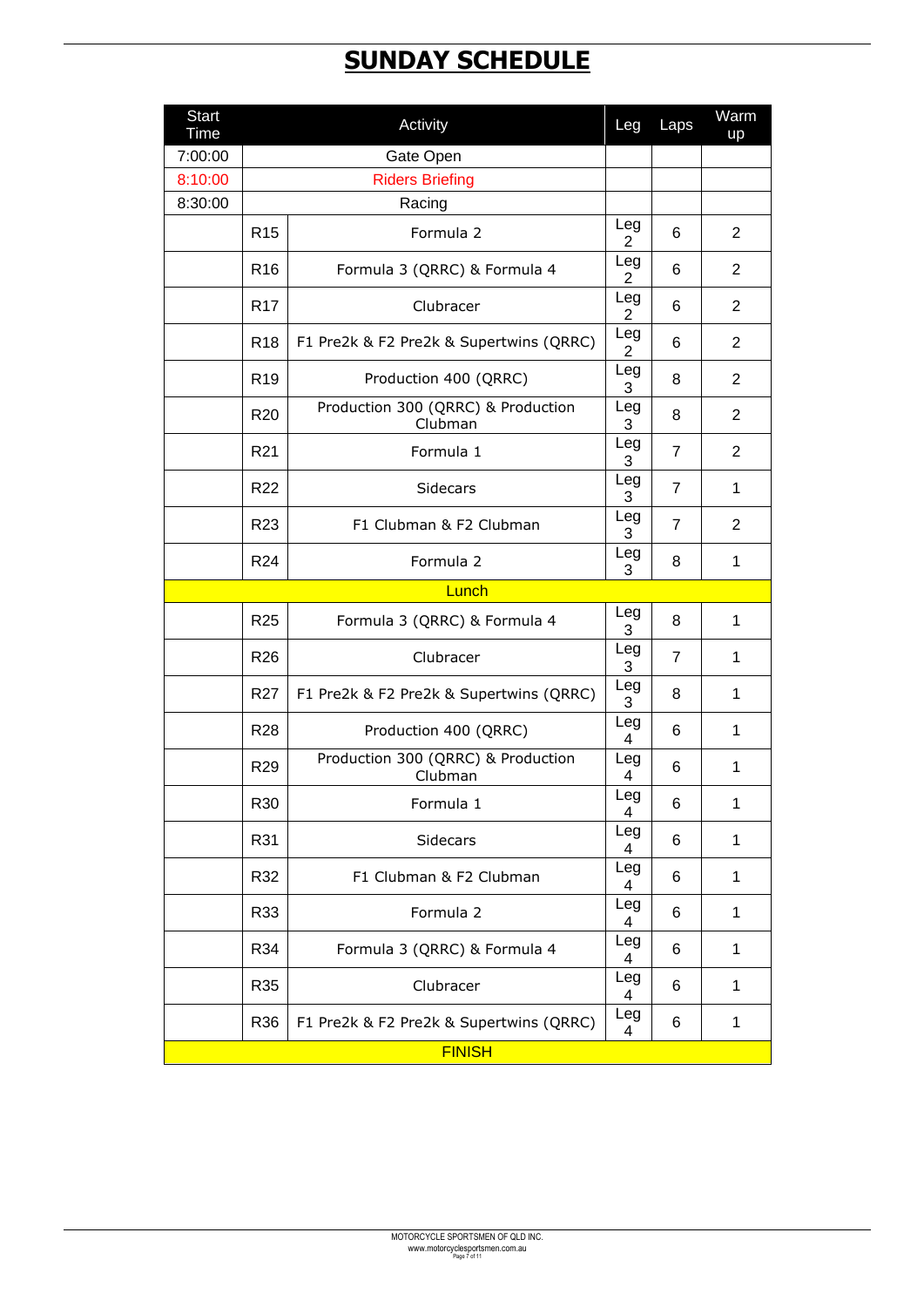# **Rider List**

| First Name | Last Name      | Rider<br>Number | Class                                       | Capacity | Year | Manufacturer  | Model               | Sidecar Passenger    |
|------------|----------------|-----------------|---------------------------------------------|----------|------|---------------|---------------------|----------------------|
| Taiyo      | Aksu           | 91              | Production 400 (Including QRRC Prod<br>400) | 321      |      | Yamaha        | R <sub>3</sub>      |                      |
| Kevin      | Arthur         | 574             | Formula 2 Clubman                           | 600      | 2006 | Suzuki        | GSX-R 600           |                      |
| Rami       | Atweh          | 192             | Formula 2 Clubman                           | 600      | 2010 | Kawasaki      | $ZX-6R$             |                      |
| Mark       | Bailey         | 88              | Club Racer                                  | 650      | 2006 | Suzuki        | SV650               |                      |
| Callum     | Barker         | 47              | Formula 1                                   | 1000     | 2017 | Suzuki        | GSX-R               |                      |
| Mark       | <b>Barnes</b>  | 137             | Supertwins (Including QRRC Supertwins)      | 696      | 2012 | <b>DUCATI</b> | <b>MONSTER</b>      |                      |
| Mark       | <b>Barnes</b>  | 137             | <b>Production Clubman</b>                   | 373      | 2017 | ktm           | rc390               |                      |
| Michelle   | Benjak         | 77              | Formula 3 (Including QRRC Formula 3)        | 125      | 1996 | <b>HONDA</b>  | <b>RS</b>           |                      |
| Michelle   | Benjak         | 77              | <b>Production Clubman</b>                   | 321      | 2019 | Yamaha        | R <sub>3</sub>      |                      |
| Stephen    | Benjak         | 666             | Formula 1                                   | 1000     | 2012 | Honda         | CBR1000RR           |                      |
| Richard    | Borg           | 199             | Formula 1 Pre2k                             | 85       | 2017 | <b>KTM</b>    | SX                  |                      |
| Thomas     | <b>Bramich</b> | 44              | Formula 2                                   | 600      | 2020 | Yamaha        | R <sub>6</sub>      |                      |
| Jeffery    | Brown          | 15              | Sidecars                                    | 998      | 2006 | <b>JBR</b>    | <b>GSXR</b>         | Paris Halsey         |
| Glenn      | <b>Bruce</b>   | 313             | Formula 2 Clubman                           | 600      | 2014 | Yamaha        | R <sub>6</sub>      |                      |
| John       | <b>Burns</b>   | 88              | Sidecars                                    | 1000     | 1995 | Suuzki        | GSXR                | Kim Walker           |
| John       | <b>Burns</b>   | 88              | Formula 2 Clubman                           | 675R     | 2014 | Triumph       | Daytona             |                      |
| David      | Buxton         | 95              | Sidecars                                    | 1000     | 1992 | Kawasaki      | LCR                 | Michelle<br>Thompson |
| John       | Carpenter      | 519             | Formula 4                                   | 400      | 1989 | Honda         | <b>VFR</b>          |                      |
| John       | Carpenter      | 519             | Production 400 (Including QRRC Prod<br>400) | 400      | 1989 | Honda         | <b>VFR</b>          |                      |
| Anthony    | Carroll        | $\overline{4}$  | Formula 4                                   | 400      | 1990 | honda         | vfr                 |                      |
| Anthony    | Carroll        | $\overline{4}$  | Production 400 (Including QRRC Prod<br>400) | 400      | 1990 | honda         | vfr                 |                      |
| Austin     | Chambers       | 383             | Formula 2 Clubman                           | 600      | 2010 | Yamaha        | R <sub>6</sub>      |                      |
| Jason      | Cleland        | 187             | Formula 1                                   | 1000     | 2013 | Kawasaki      | Zx10r               |                      |
| John       | Cooper         | $\overline{7}$  | Sidecars                                    | 10000cc  | 2006 | Nsr           | G <sub>ST1000</sub> | Diane Boughen        |
| Damien     | Coppola        | 176             | Formula 1 Pre2k                             | 750      | 1999 | Kawasaki      | ZX7R                |                      |
| William    | Course         | 87              | Supertwins (Including QRRC Supertwins)      | 689      | 2018 | Yamaha        | MT07                |                      |
| William    | Course         | 87              | Formula 2 Clubman                           | 689      | 2018 | Yamaha        | MT07                |                      |
| Darren     | Cox            | 17              | Production 300 (Including QRRC Prod<br>300) | 300      | 2015 | Kawasaki      | Ninja               |                      |
| Isaac      | Cox            | 80              | Production Clubman                          | 400      | 2019 | kawasaki      | ninja 400           |                      |
| Michael    | Cramp          | 41              | Formula 2                                   | 600      | 2008 | Yamaha        | R <sub>6</sub>      |                      |
| Ethan      | Cristaldi      | 11              | Club Racer                                  | 600      | 2006 | Honda         | Cbr600rr            |                      |
| Trevor     | Dent           | 292             | Formula 1 Clubman                           | 998      | 2012 | Suzuki        | Gsxr                |                      |
| Steve      | Dougherty      | 25              | Production 400 (Including QRRC Prod<br>400) | 300      | tbc  | Yamaha        | R <sub>3</sub>      |                      |
| Jeff       | Duke           | 16              | Formula 2 Pre2k                             | 600      | 2000 | yamaha        | R6                  |                      |
| Jeff       | Duke           | 16              | Production Clubman                          | 320      | 2016 | yamaha        | R <sub>3</sub>      |                      |
| Cameron    | Dunker         | 3               | Production 400 (Including QRRC Prod<br>400) | 321      | 2019 | Yamaha        | R3                  |                      |
| Cameron    | Dunker         | 3               | Formula 3 (Including QRRC Formula 3)        | 250      | 2017 | Honda         | Nsf                 |                      |
| Grant      | Faber          | 48              | <b>Production Clubman</b>                   | 373      | 2015 | <b>KTM</b>    | <b>RC390</b>        |                      |
| Sarah      | Fairbrother    | 14              | Formula 3 (Including QRRC Formula 3)        | 250      | 2008 | Honda         | Moriwaki<br>MD      |                      |
| Sarah      | Fairbrother    | 14              | Production Clubman                          | 321      | 2016 | Yamaha        | YZF-R3              |                      |
| Jack       | <b>FAVELLE</b> | 33              | Production 400 (Including QRRC Prod<br>400) | 300      | 2021 | Yamaha        | R <sub>3</sub>      |                      |
| Paul       | Ferguson       | 243             | Production Clubman                          | 300      | 2018 | Yamaha        | Yzf                 |                      |
| Howard     | Ford           | 27              | Sidecars                                    | 1000     | 2002 | <b>RHR</b>    | <b>GSXR 1000</b>    | Lee Menzies          |
| Mark       | Ford           | 440             | Formula 2 Clubman                           | 600      | 2007 | Honda         | Chr600              |                      |
| Stephen    | Ford           | 56              | Sidecars                                    | 1000     | 2002 | Windle        | R1                  | Lenita Wright        |
| Clark      | Gaddes         | 10              | Production 400 (Including QRRC Prod<br>400) | 330      | 2015 | Yamaha        | R <sub>3</sub>      |                      |
| Brodie     | Gawith         | 25              | Production 400 (Including QRRC Prod<br>400) | 321      |      | Yamaha        | R <sub>3</sub>      |                      |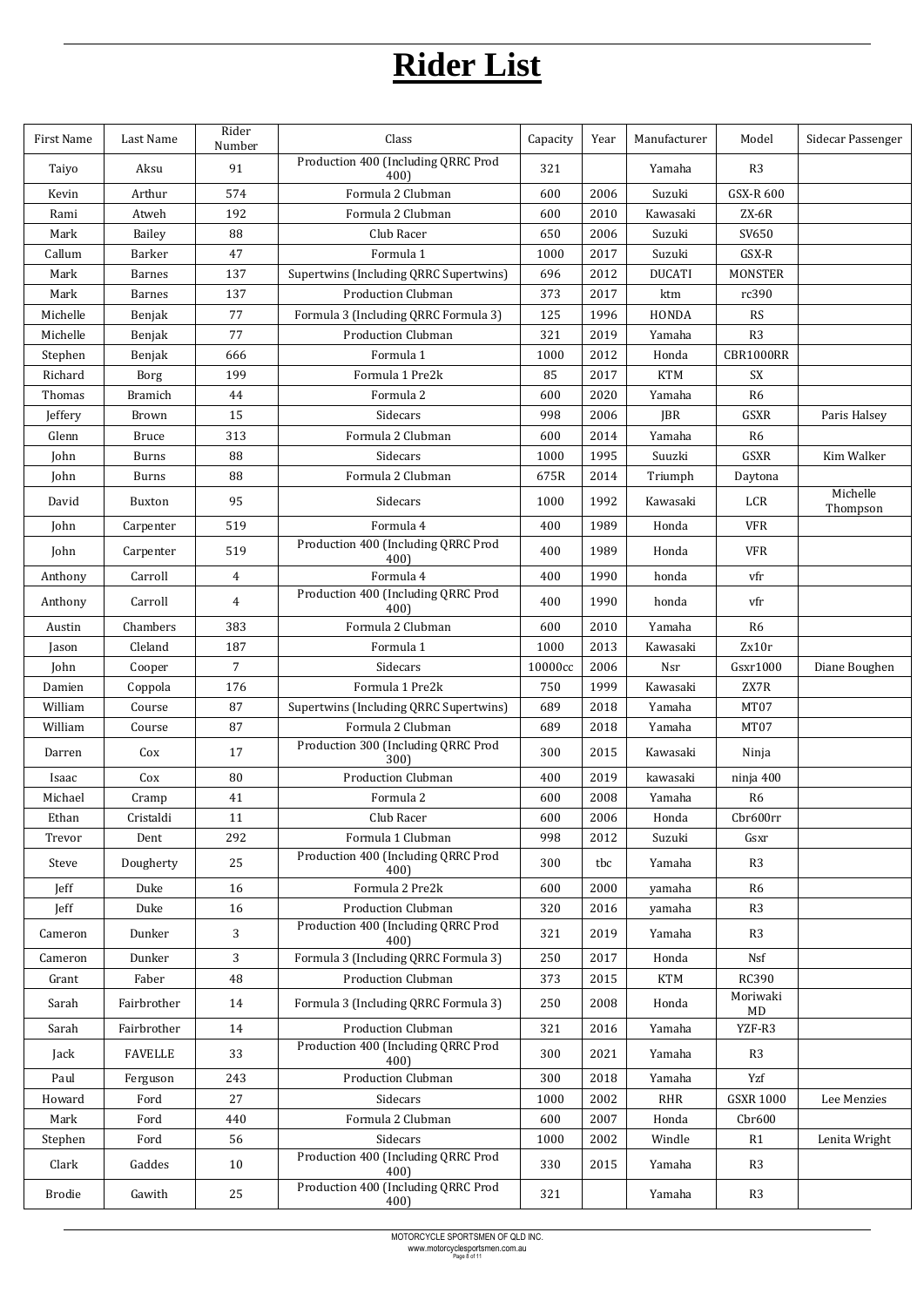| <b>Brodie</b>   | Gawith             | 25  | Formula 3 (Including QRRC Formula 3)        | 250            |      | Honda           | NSR              |              |
|-----------------|--------------------|-----|---------------------------------------------|----------------|------|-----------------|------------------|--------------|
| Corey           | Glock              | 778 | Formula 1                                   | 1000           | 2010 | Suzuki          | Gsxr             |              |
| Kurt            | Grainger           | 207 | Formula 2 Pre2k                             | 599            | 1993 | Ducati          | Supermono        |              |
| Ben             | Greenslade         | 100 | Formula 1 Pre2k                             | 750            | 1999 | Kawasaki        | zx7r             |              |
| Stephen         | Greig              | 12  | Formula 1 Clubman                           | 1000           | 2017 | Kawasaki        | ZX10R            |              |
| Ashton          | Grenouille         | 22  | Production 300 (Including QRRC Prod<br>300) | 300            | 2014 | KAWASAKI        | <b>NINJA</b>     |              |
| Troy            | Guenther           | 65  | Formula 2                                   | 600            | 2020 | Yamaha          | R <sub>6</sub>   |              |
| Joshua          | Hall               | 23  | Formula 2                                   | 600            | 2012 | Honda           | <b>CBR</b>       |              |
| Travis          | Hall               | 31  | Formula 2                                   | 600            | 2018 | Yamaha          | R <sub>6</sub>   |              |
| Marcus          | Hamod              | 13  | Production 400 (Including QRRC Prod<br>400) | 300            | 2020 | Yamaha          | R <sub>3</sub>   |              |
| Marcus          | Hamod              | 13  | Formula 3 (Including QRRC Formula 3)        | 250            | 2019 | <b>HONDA</b>    | NSF250R          |              |
| Liam            | Hanley             | 242 | Club Racer                                  | 600            | 1999 | yamaha          | r6               |              |
| Joshua          | Healey             | 173 | Production Clubman                          | 320            | 2015 | Yamaha          | R3               |              |
| Benjamin        | Henry              | 18  | Formula 2                                   | V <sub>2</sub> | 2021 | Ducati          | Panigale         |              |
| Tim             | Hewitt             | 67  | Sidecars                                    | 1000           | 1989 | <b>RUMBLE</b>   | SIDECAR          | Karla Hewitt |
| Sean            | Hoey               | 44  | Supertwins (Including QRRC Supertwins)      | 650            | 2007 | Suzuki          | Sv 650           |              |
| Neil            | Ivey               | 70  | Formula 2 Pre2k                             | 600            | 1998 | Yamaha          | R <sub>6</sub>   |              |
| Peter           | Iwers              | 67  | <b>Production Clubman</b>                   | 321            | 2018 | Yamaha          | YZf-R3           |              |
| Michael         | Jones              | 46  | Formula 1                                   | 1000           | 2021 | Yamaha          | YZFR1            |              |
| Michael         | Jones              | 46  | Production 400 (Including QRRC Prod<br>400) | 300            | 2017 | Yamaha          | R3               |              |
| William         | Jordan             | 59  | Formula 1                                   | 1000           | 2019 | Yamaha          | R1               |              |
| William         |                    |     | Production 400 (Including QRRC Prod         |                |      |                 |                  |              |
|                 | Jordan             | 59  | 400)                                        | 390            | 2017 | ktm             | 390 RC           |              |
| Phil            | Keable             | 710 | Formula 2                                   | 600            | 2007 | Suzuki          | <b>GSXR 600</b>  |              |
| guy             | keast              | 11  | <b>Production Clubman</b>                   | 249CC          | 1990 | HONDA           | CBR250RR         |              |
| Lance           | Keech              | 54  | <b>Production Clubman</b>                   | 321            | 2016 | Yamaha          | R <sub>3</sub>   |              |
| Glen            | Kerr               | 250 | Formula 1 Clubman                           | 1000           | 2016 | Kawasaki        | ZX10-R           |              |
| Glen            | Kieseker           | 367 | Club Racer                                  | 1000           | 2009 | Honda           | <b>CB1000RR</b>  |              |
| Mitchell        | Kuhne              | 58  | Formula 2                                   | 600            | 2008 | Yamaha          | R <sub>6</sub>   |              |
| Ben             | Lamb               | 277 | Formula 1 Clubman                           | 998            | 2001 | Aprilia         | RSV Mille        |              |
| Steven          | Lange              | 46  | Formula 1 Clubman                           | 1000           | 2015 | Yamaha          | R1               |              |
| ryan            | larkin             | 68  | Production 400 (Including QRRC Prod<br>400) | 321            |      | Yamaha          | R <sub>3</sub>   |              |
| ryan            | larkin             | 68  | Formula 3 (Including QRRC Formula 3)        | 250            | 2016 | honda           | nsf250           |              |
| Matthew         | Laws               | 190 | Formula 2 Clubman                           | 600            | 2013 | Kawasaki        | Zx6r             |              |
| Eddie           | Leeson             | 11  | Formula 1                                   | 1000           | 2016 | Yamaha          | R1M              |              |
| Darren          | Lightbody          | 10  | Club Racer                                  | 600            | 2005 | Honda           | CBR600RR         |              |
| Lachlan         | Low                | 72  | Production 300 (Including QRRC Prod<br>300) | 321            | 2015 | Yamaha          | R3               |              |
| Benjamin        | Lowe               | 60  | Formula 1                                   | 1299           | 2017 | Ducati          | 1299             |              |
| John            | Lytras             | 308 | Formula 2                                   | 600            | 2019 | Yamaha          | R6               |              |
| <b>Brenton</b>  | Main               | 51  | Formula 1 Clubman                           | 1000           | 2017 | Yamaha          | R1               |              |
| Andrew          | Mapleson           | 112 | Club Racer                                  | 600            | 2007 | Honda           | CBR600RR         |              |
| Angela          | martin             | 777 | Production 300 (Including QRRC Prod<br>300) | 300            | 2013 | Kawasaki        | Ninja            |              |
| Keith           | McCullock          | 69  | Formula 2 Pre2k                             | 748            | 1999 | Ducati          | 748              |              |
| Kieran          | Mcgeown            | 79  | Production 300 (Including QRRC Prod<br>300) | 250            | 1989 | Honda           | <b>CBR</b>       |              |
| Kieran          | Mcgeown            | 79  | Formula 4                                   | 250            | 1989 | Honda           | <b>CBR</b>       |              |
|                 | McLaren-           | 88  | Formula 2                                   | 600            | 2021 |                 |                  |              |
| Morgan<br>Craig | Wood<br>McLaughlan | 43  | Formula 4                                   | 400            | 1989 | Yamaha<br>Honda | R6<br><b>VFR</b> |              |
|                 | McLaughlan         | 43  | Formula 2 Pre2k                             | 600            | 1999 | Yamaha          | R <sub>6</sub>   |              |
| Craig           | Metcher            | 3   | Formula 1                                   | 1000           | 2020 | Yamaha          | R1               |              |
| Jed<br>Casey    | Middleton          | 20  | Production Clubman                          | 320cc          | 2021 | Yamaha          | R3               |              |
| Daley           | Mills              | 232 | Production 400 (Including QRRC Prod         | 400            | 2018 | Kawasaki        | Ninja            |              |
| Karl            | Morgan             | 23  | 400)<br>Formula 1                           | 1000           | 2017 | Yamaha          | YZF-R1M          |              |
| Karl            | Morgan             | 23  | Formula 2 Pre2k                             | 600            | 1999 | Yamaha          | YZF R6           |              |
|                 |                    |     |                                             |                |      |                 |                  |              |
| James           | Morris             | 57  | Supertwins (Including QRRC Supertwins)      | 659            | 2021 | Aprilia         | Rs 660           |              |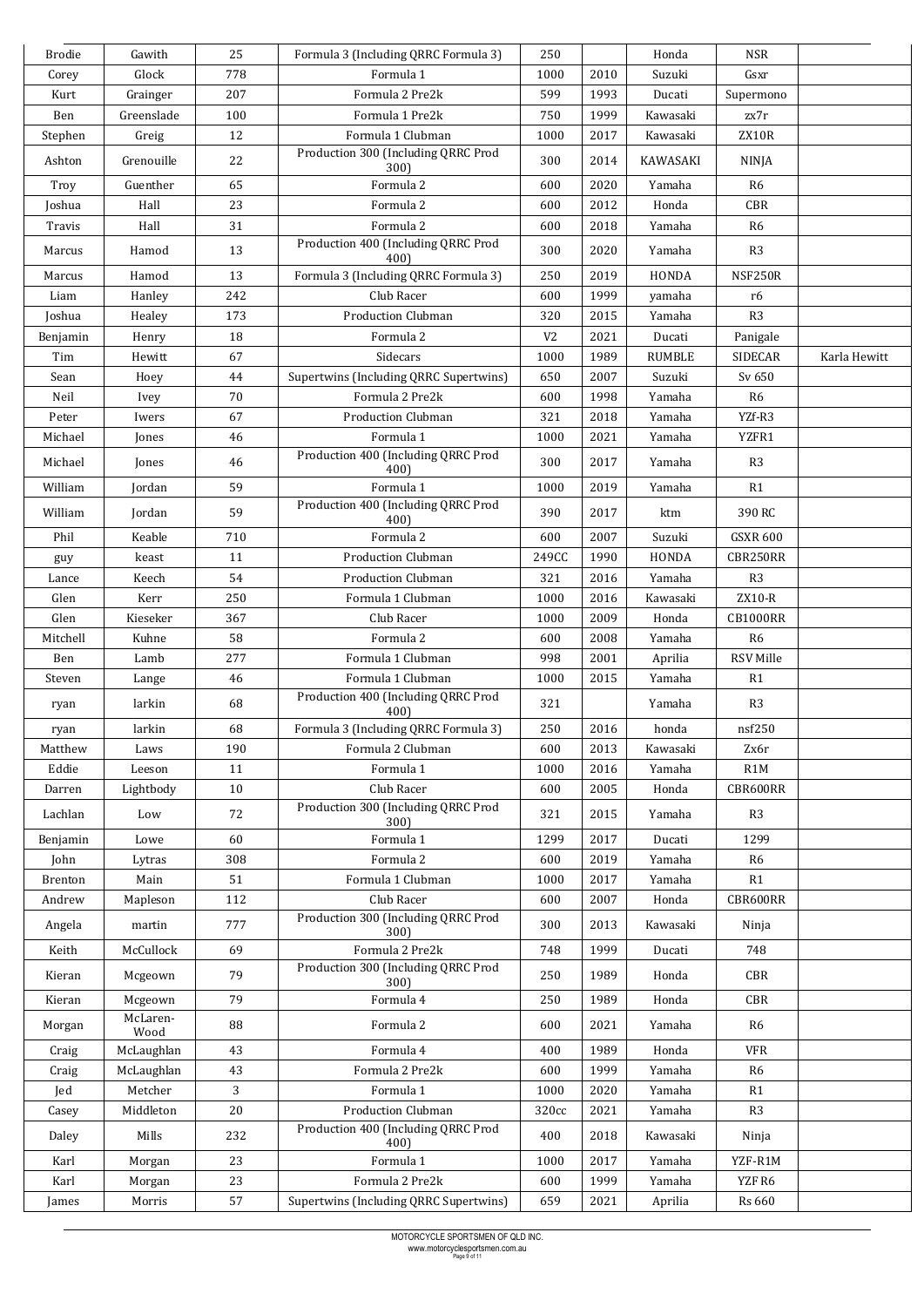| James        | Morris          | 57              | Formula 1 Clubman                           | 1000   | 2012 | Honda         | Chr1000rr                          |               |
|--------------|-----------------|-----------------|---------------------------------------------|--------|------|---------------|------------------------------------|---------------|
| Gavin        | Mount           | 29              | Formula 1 Clubman                           | 1000cc | 2008 | YAMAHA        | R1                                 |               |
| Aaron        | Mountney        | 684             | Production 400 (Including QRRC Prod<br>400) | 400    | 1992 | Kawasaki      | Zxr                                |               |
| Aaron        | Mountney        | 684             | Formula 3 (Including QRRC Formula 3)        | 450    | 2021 | Husqvarna     | ${\mathop{\mathrm {FS}}\nolimits}$ |               |
| Kyle         | Mountney        | 254             | Formula 1                                   | 1000   | 2018 | Kawasaki      | ZX                                 |               |
| Jonathan     | Nahlous         | 20              | Production 300 (Including QRRC Prod<br>300) | 300    | 2021 | yamaha        | yzf r3                             |               |
| Jonathan     | Nahlous         | 20              | Production 400 (Including QRRC Prod<br>400) | 400    | 2021 | Kawasaki      | Ninja 400                          |               |
| Glenn        | Nelson          | 39              | Formula 2                                   | 600    | 2010 | Yamaha        | R6                                 |               |
| Glenn        | Nelson          | 39              | Production 400 (Including QRRC Prod<br>400) | 321    |      | Yamaha        | R <sub>3</sub>                     |               |
| Hayden       | Nelson          | 279             | Production 400 (Including QRRC Prod<br>400) | 300    | 2021 | Yamaha        | R <sub>3</sub>                     |               |
| Kristian     | O'Donnell       | 49              | Production 400 (Including QRRC Prod<br>400) | 400    | 2021 | Kawasaki      | Ninja                              |               |
| Paul         | Oliver          | 5               | Formula 2                                   | 600    | 2013 | Susuki        | Gsxr                               |               |
| Paul         | Oliver          | 5               | Production 400 (Including QRRC Prod<br>400) | 321    | 2016 | Yamaha        | R <sub>3</sub>                     |               |
| Nate         | O'Neill         | 65              | Production 400 (Including QRRC Prod<br>400) | 321    |      | Yamaha        | R <sub>3</sub>                     |               |
| Mark         | Organ           | 81              | Production 300 (Including QRRC Prod<br>300) | 300    | 2014 | Kawasaki      | Ninja                              |               |
| Mark         | Organ           | 118             | Production 400 (Including QRRC Prod<br>400) | 400    | 2018 | Kawasaki      | Ninja                              |               |
| Christopher  | Padua           | 889             | Formula 2 Clubman                           | 600    | 2013 | Yamaha        | R <sub>6</sub>                     |               |
| Owen         | Parker          | 55              | Supertwins (Including QRRC Supertwins)      | 650cc  | 2010 | Suzuki        | $\mbox{SV}$                        |               |
| <b>Broc</b>  | Parkes          | 23              | Formula 1                                   | 1000   | 2020 | Yamaha        | YZFR1                              |               |
| <b>Brock</b> | <b>PATERSON</b> | 85              | Formula 1 Clubman                           | 1000   | 2006 | Honda         | Cbr 1000                           |               |
| Adrian       | Pierpoint       | $\overline{4}$  | Formula 1                                   | 1299   | 2017 | ducati        | panigale                           |               |
| Sean         | Popovich        | 89              | <b>Production Clubman</b>                   | 400    | 2019 | Kawasaki      | Ninja                              |               |
| Keegan       | Prass           | 630             | <b>Production Clubman</b>                   | 400    | 2018 | Kawasaki      | Ninja                              |               |
| Benjamin     | Pritchard       | 71              | Production Clubman                          | 321    | 2019 | Yamaha        | R <sub>3</sub>                     |               |
| Anthony      | Quinn           | 15              | Formula 2                                   | 600    | 2013 | Yamaha        | Yzfr6                              |               |
| Kristo       | Raam            | 103             | Club Racer                                  | 1000   | 2017 | <b>BMW</b>    | <b>S1000RR</b>                     |               |
| Cameron      | Rende           | 80              | Production 400 (Including QRRC Prod<br>400) | 321    |      | Yamaha        | R <sub>3</sub>                     |               |
| Stephen      | Reynolds        | 63              | Formula 3 (Including QRRC Formula 3)        | 690    | 2015 | <b>KTM</b>    | Duke                               |               |
| Stephen      | Reynolds        | 63              | <b>Production Clubman</b>                   | 390    | 2015 | <b>KTM</b>    | RC                                 |               |
| Bevan        | Richmond        | 89              | Formula 1                                   | 1000   | 2015 | Yamaha        | R1                                 |               |
| Kelly        | Ridgewell       | 43              | Sidecars                                    | 1000   | 2001 | Suzuki        | Rumble                             | Dane Andersen |
| Paul         | Rigney          | 131             | Formula 1 Clubman                           | 998    | 2006 | Aprilia       | Touno                              |               |
| Paul         | Rigney          | 131             | Formula 1 Pre2k                             | 1170   | 1982 | Kawasaki      | 1000R                              |               |
| Michael      | Rix             | 71              | Formula 3 (Including QRRC Formula 3)        | 450cc  | 2017 | <b>KTM</b>    | 450SX                              |               |
| Riccardo     | Rizzalli        | 256             | Formula 2 Pre2k                             | 748    | 2000 | Ducati        | 748                                |               |
| Matthew      | Robins          | 996             | Production Clubman                          | 400    | 2019 | Kawasaki      | <b>EX400G</b>                      |               |
| Mark         | Rodda           | 134             | Formula 1 Pre2k                             | 1000   | 2005 | Honda         | <b>VTR</b>                         |               |
| Benjamin     | Rossow          | 191             | Formula 1 Clubman                           | 1000   | 2006 | Yamaha        | R1                                 |               |
| Jai          | Russo           | 32              | Production 400 (Including QRRC Prod<br>400) | 321    | 2020 | YAMAHA        | R3 2020                            |               |
| Jai          | Russo           | 32              | Formula 3 (Including QRRC Formula 3)        | 250cc  | 2016 | Honda         | <b>NSF250</b>                      |               |
| Levi         | Russo           | 72              | Production 400 (Including QRRC Prod<br>400) | 321    | 2019 | YAMAHA        | R3 2019 L                          |               |
| Levi         | Russo           | 72              | Formula 3 (Including QRRC Formula 3)        | 250    | 2017 | HONDA         | NSF250R                            |               |
| Scott        | Schulz          | 78              | <b>Production Clubman</b>                   | 249    | 1990 | Honda         | CBR250RR                           |               |
| Malcolm      | Scott           | 73              | Club Racer                                  | 1000cc | 2015 | Yamaha        | R1m                                |               |
| Clint        | Shaw            | 401             | Production Clubman                          |        |      |               |                                    |               |
| Rod          | Shoosmith       | 91              | Supertwins (Including QRRC Supertwins)      | 650    | 2019 | Kawasaki      | Ninja                              |               |
| Michael      | Sinclair        | $7\overline{ }$ | Formula 2 Clubman                           | 675    | 2013 | Triumph       | Daytona                            |               |
| Henry        | Snell           | 12              | Production 400 (Including QRRC Prod<br>400) | 321    |      | Yamaha        | R3                                 |               |
| Joshua       | Soderland       | 28              | Formula 1                                   | 1100   | 2020 | <b>DUCATI</b> | V4                                 |               |
| Joshua       | Soderland       | 11              | Formula 2                                   | 600    | 2019 | Yamaha        | R <sub>6</sub>                     |               |
| Reece        | Southall        | 161             | Production 300 (Including QRRC Prod<br>300) | 300    | 2014 | Kawasaki      | Ninja                              |               |